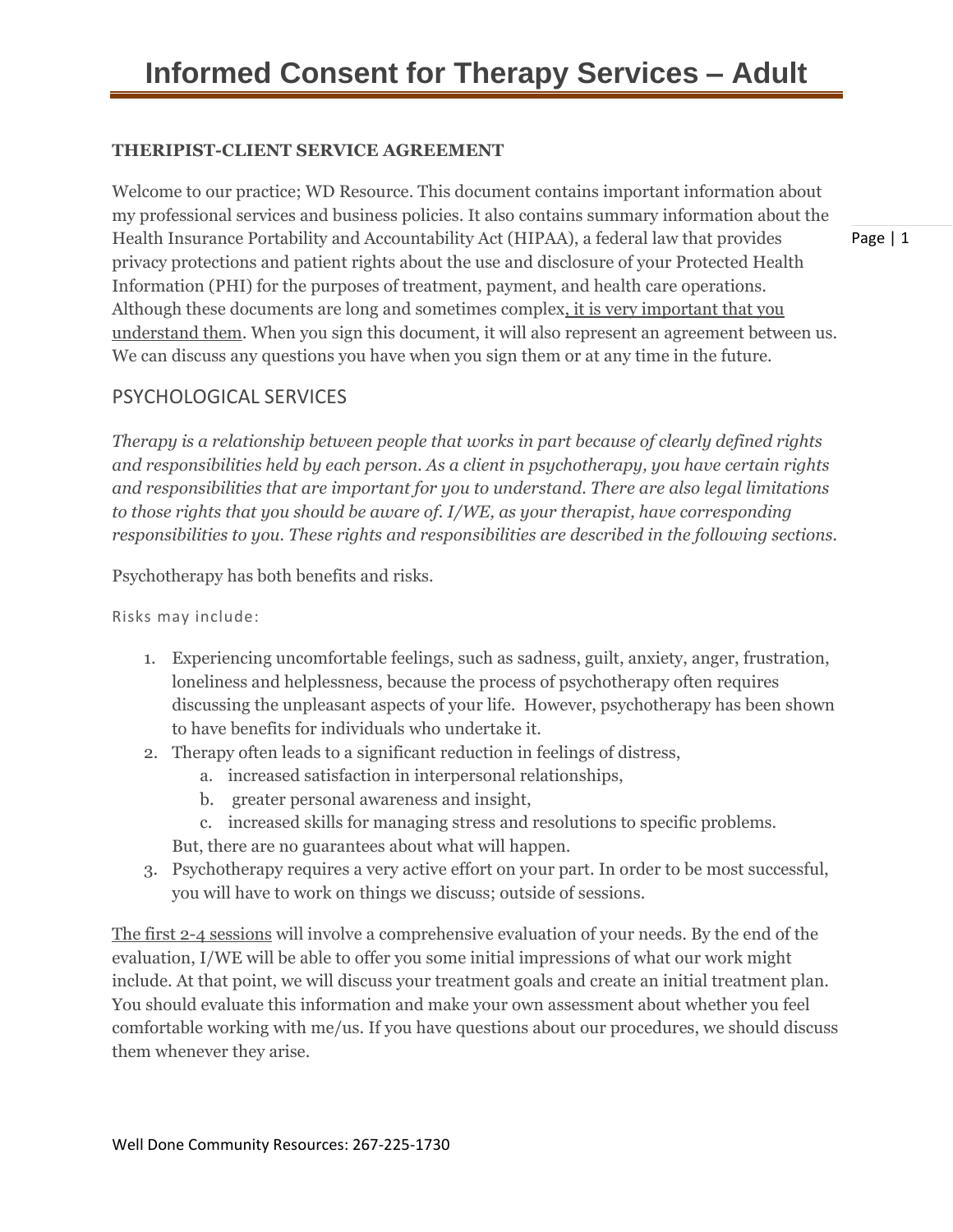## APPOINTMENTS:

Will ordinarily be 45-50 minutes in duration, once per week at a time we agree on, although some sessions may be more or less frequent as needed. The time scheduled for your appointment is assigned to you and you alone. If you need to cancel or reschedule a session, I ask that you provide me with 24 hours notice. If you miss a session without canceling, or cancel with less than 24 hour notice, my policy is to collect the amount on cancellation document [unless we both agree that you were unable to attend due to circumstances beyond your control].

#### PROFESSIONAL FEES

The standard fee for the initial intake is \$60.00 and each subsequent session (unless specific financial arrangements have been agreed to, as per sponsoring party). You are responsible for paying at the time of your session. Payment must be made by credit card, Health Savings Plan, or cash.

# PROFESSIONAL RECORDS

I am required to keep appropriate records of the psychological services that I provide. Your records are maintained in a secure location in the office. I keep brief records noting that you were here, your reasons for seeking therapy, the goals and progress we set for treatment, your diagnosis, topics we discussed, your medical, social, and treatment history, records I receive from other providers, copies of records I send to others, and your billing records. Except in unusual circumstances that involve danger to yourself, you have the right to a copy of your file. Because these are professional records, they may be misinterpreted and / or upsetting to untrained readers. For this reason, I recommend that you initially review them with me.

# CONFIDENTIALITY

My policies about confidentiality, as well as other information about your privacy rights, are fully described in a separate document entitled "Limits of Confidentiality. You have been provided with a copy of that document and we have discussed those issues. Please remember that you may reopen the conversation at any time during our work together.

# PARENTS & MINORS

While privacy in therapy is crucial to successful progress, parental involvement can also be essential. It is my policy not to provide treatment to a child under age 13 unless s/he agrees that I can share whatever information I consider necessary with a parent. For children 14 and older, I request an agreement between the client and the parents allowing me to share general information about treatment progress and attendance, as well as a treatment summary upon completion of therapy. All other communication will require the child's agreement, unless I feel there is a safety concern, in which case I will make every effort to notify the child of my intention to disclose information ahead of time and make every effort to handle any objections that are raised.

Page | 2